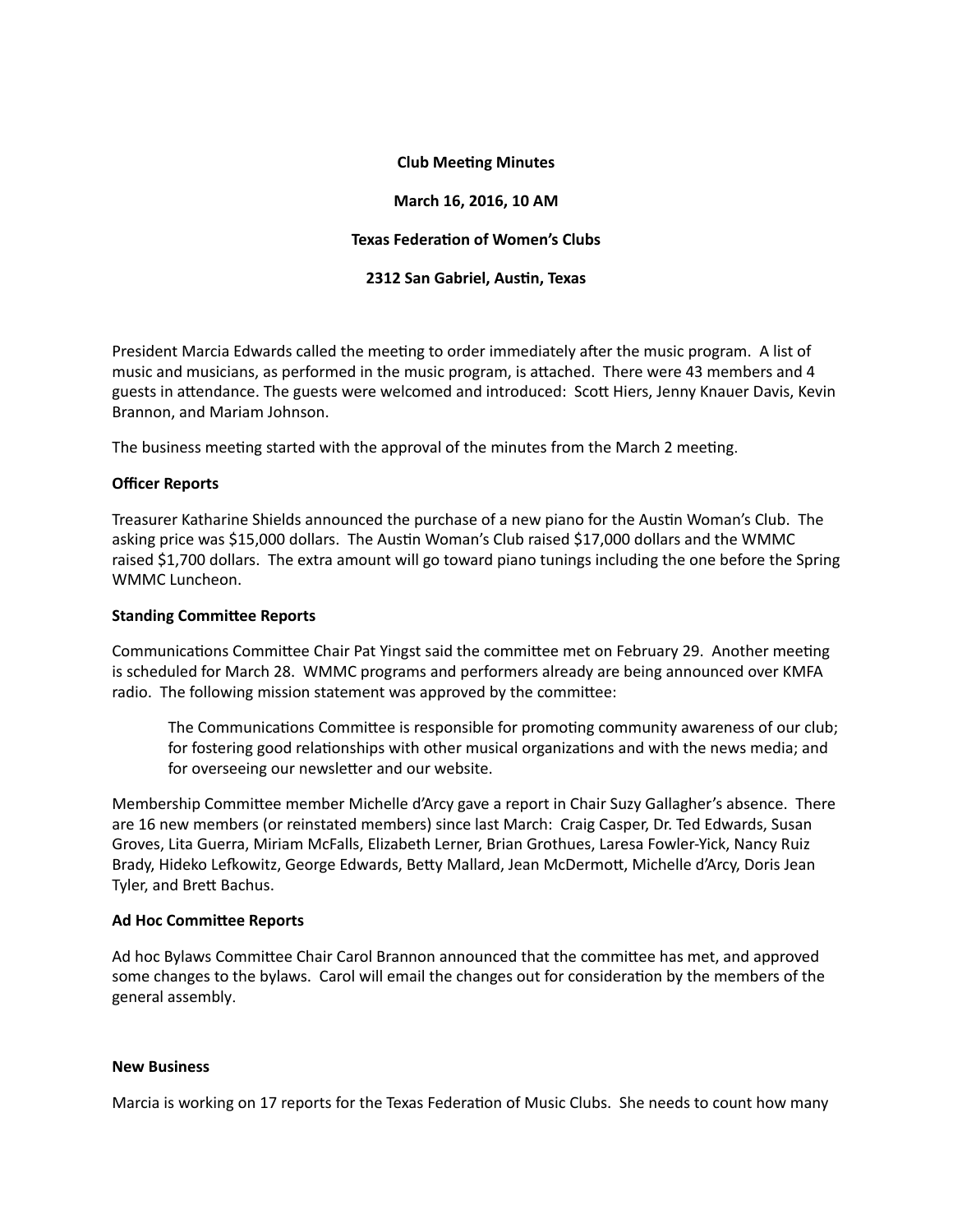operas members attended since April 1, 2015. Marcia will email a request to members for this information. Met Live HD cinemacasts are included.

#### **Announcements**

Marcia reminded members that the TFMC Convention will be March 31 to April 2. The club recently received 70 books to be for sale at the convention in addition to items in the silent auction.

Club Chorus Director Madeline McCauley reminded chorus members of the rehearsal after today's meeting.

Convention Coordinator Carolyn McColloh announced that she posted on the bulletin board the printed program for the Thursday, March 31 concert at the convention. The concert will be after the dinner.

Marcia said we have received a "treasure trove" of photos from Ashley Eledge's family. Please feel free to take with you the photos displayed on the table in the adjacent room if you want them.

The next meeting will be on April 6.

The meeting was adjourned at 11:07 AM.

Submitted by

Virginia Kniesner, 

Recording Secretary